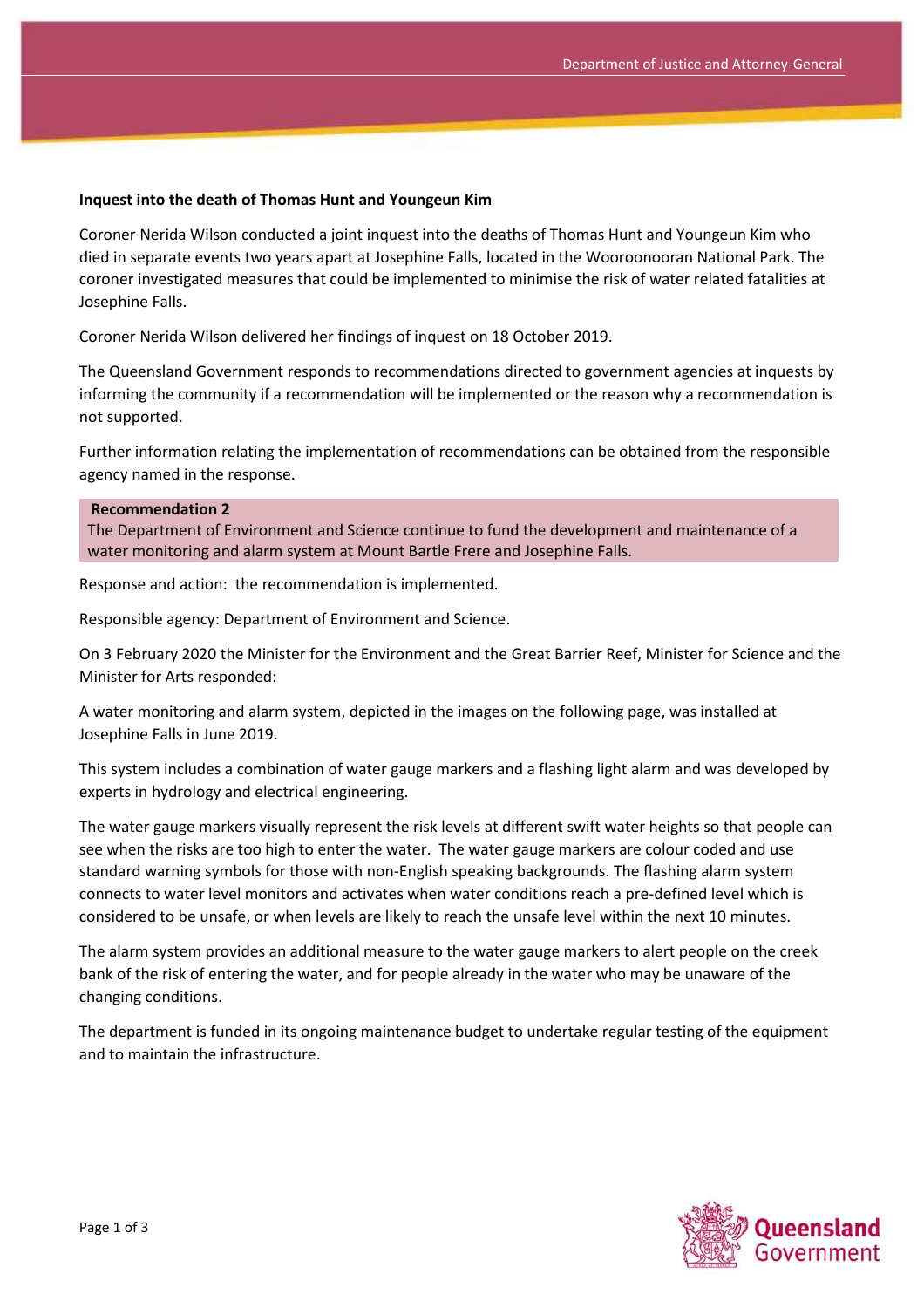



*Sign and gauge post installed at the bottom pool. The platform at the lower pool, showing three of the four beacons installed at that location*





*The cabinet at the lower pool, containing The cabinet at the middle pool, containing the the main controller for the warning system. second controller for the warning system.*

## **Recommendation 3**

The working group comprising the following key stakeholders: Queensland Fire and Emergency Services, the Queensland Police Service, the Queensland Ambulance Service and the Queensland Parks and Wildlife Service continue to be supported financially and administratively by their respective agencies, and that the group be enlarged to include local Ngadjon-ji Elders, so as to enable continuation of education programs, training exercises and recommendations for the enhancement of visitor safety at Josephine Falls.

The coroner also commented that: Uncle Ernie Raymont on behalf of the Ngadjon-ji people suggested additional signage 'requesting respect for the traditional owners and elders past and present'. Such measures are to be encouraged, and to this end perhaps the stakeholder group might consider the viability of implementing his suggestion.

Response and action: the recommendation is implemented.